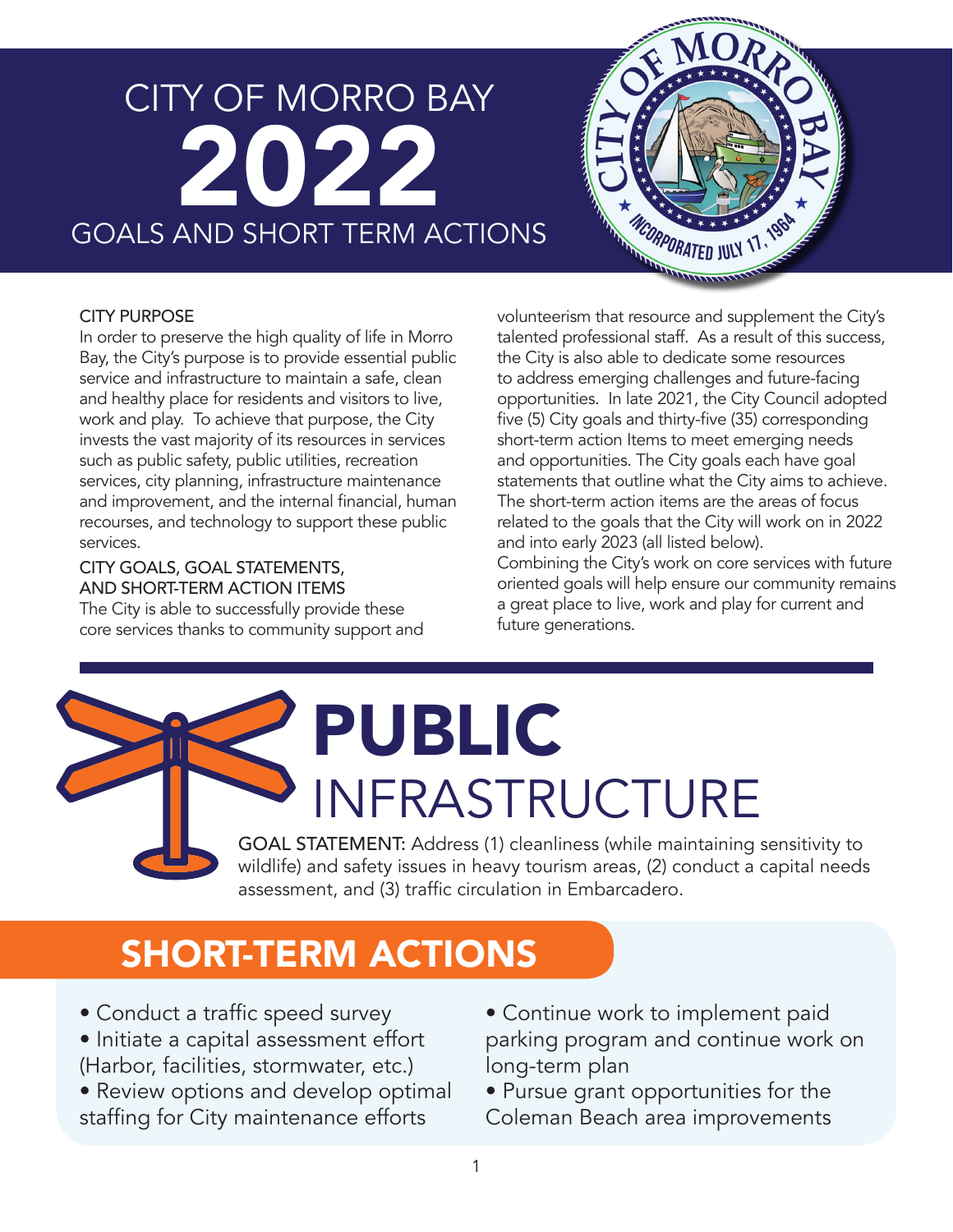

### FISCAL SUSTAINABILITY & ECONOMIC VITALITY

GOAL STATEMENT: (1) Create plan to address the City's unfunded liabilities while striving to achieve competitive compensation, (2) determine potential paths to secure funding for capital needs (Harbor and other needs), and (3) support expedient catalyst site development.

### SHORT-TERM ACTIONS

- Seek state lobbyist contract to assist in obtaining state funding for City projects
- Assess viability for business improvement districts for Downtown and Embarcadero
- Review development opportunities for the Market Plaza property
- Complete fee study (development impact fees)
- Continue review of Vistra proposed battery project
- Assess cyber security needs
- Prepare and review policy options on liabilities (pension and health care)



# HOUSING

GOAL STATEMENT: (1) Educate the Council on new and existing State legislation related to housing, (2) identify the opportunities for additional housing options and/ or explore partnerships to support these efforts, and (3) continue the Community Development Department's efforts to expedite the development review process.

### SHORT-TERM ACTIONS

- Complete Zoning Code update
- Development of stock Accessory Dwelling Units (ADU) to provide to public for free
- Provide update to Council on new state housing legislation (such as SB 9) and general education on housing
- Implement Housing

element, including reviewing housing by right, objective design guidelines, ADU ordinance update with incentives, update Density Bonus and inclusionary housing requirements

• Bring land use amendment forward for the Seashell estates property to increase density to 7 – 15 units per

acre for a future multifamily housing project

- Complete Cityworks online plan check application
- Initiate work with the Planning Commission ad hoc committee for the review of the planning process